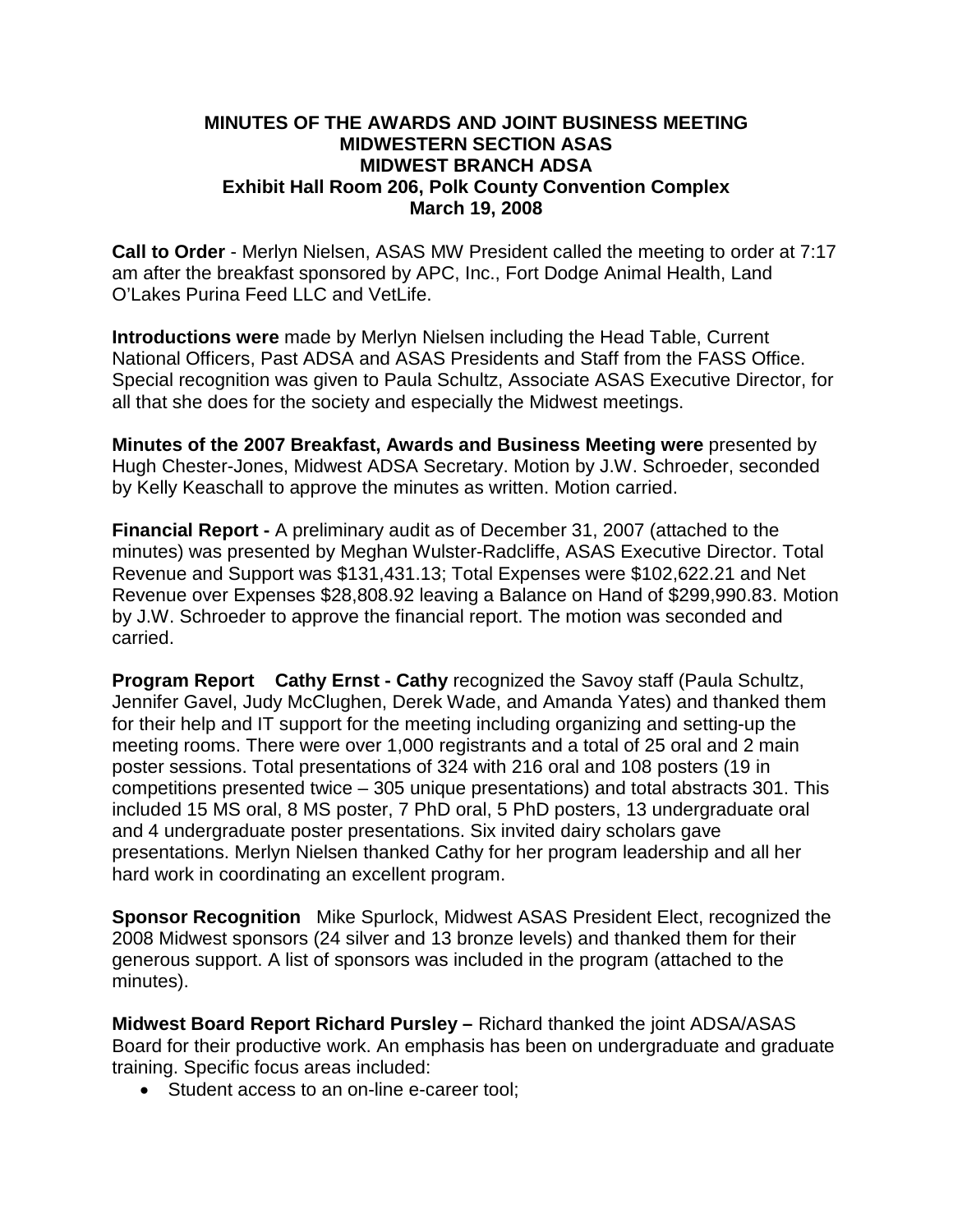- Survey to be sent within 2 weeks to students to inquire how the Midwest Board can accommodate their needs;
- Encouragement for more students to be involved Midwest undergraduate and graduate student oral and poster student competitions;
- ADSA showcase of Invited Dairy Scholars in 2008 (6 PhD students) ASAS interested in similar programs in the near future.
- Acknowledgement of excellent collaboration between industry and academia, a liaison which should be strengthened.
- Interactive publications

Other topics included a survey on whether to continue the hard copy of the abstracts or replace with a CD. Two-thirds of the membership requested access to a hard copy.

**Program Committee Chair Recognition Richard Pursley -** – Richard introduced the program chairs who were acknowledged for their leadership of their respective committees.

**Awards:** the list of awards, award winner(s), presenters and sponsors are attached. **-**

**Report from National ASAS President – Michael Galyean, Texas Tech University**  who was pleased to be at the Midwest meetings. Key points discussed were as follows:-:

- Currently 4,000 ASAS members including 2,800 professional members. Efforts continue to enhance number of members, an evaluation of membership demographics underway.
- Noted the commendable efforts of Paula and Meghan to build activities with other societies including bundling activities with Equine Science, Range Management and Bovine Practitioners.
- Commented on the e-career tool for graduate students which should be available by the Western Sectional meetings June 24-26, 2008.
- Looking forward to the ASAS Centennial celebrations in Indianapolis July 7-11 are Largest number of abstracts for a joint meeting – 1800; Opening ceremony with the Bellamy Brothers; Centennial speakers (36 papers expected); celebration video, special displays and professionally produced coffee table book for registrants; Selection of 8 plenary sessions to showcase latest science breakthroughs;
- ASAS Strategic Planning process is progressing well. The ASAS Board to finalize the plan in the fall of 2008 and will work to stay on target.
- Emphasized the importance ASAS sectional meetings. The recent Southern Sectional meeting in Dallas was the largest in memory with over 200 ASAS members in attendance. It was noted in that Midwest had 829 ASAS members registered.
- Journal of Animal Science (JAS) recognized as  $4<sup>th</sup>$  of 44 Journals in the ISI (Institute for Scientific Information) Citation Reports in its category of Agriculture, Dairy, and Animal Sciences with an impact factor of 1.98.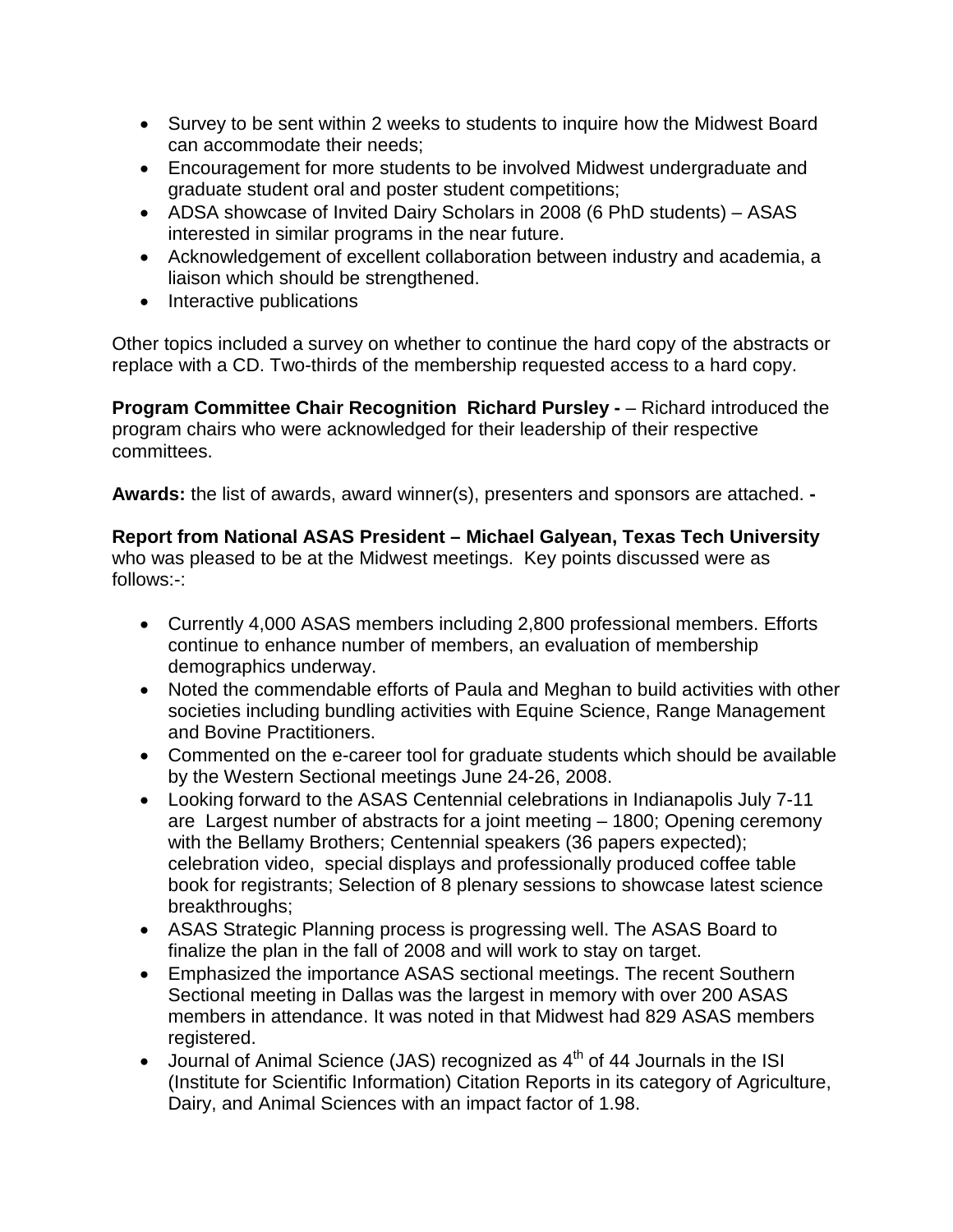- The implementation of an open access publication allows members and nonmembers to publish open access papers.
- Working on software development for other aspects of JAS with IT staff at FASS including posting information and allow members to make comments on-line.
- Next Century Fund 1/2 ways to a goal of \$250,000 (Jerry Weigel Foundation Trustee Chair).

**Report from National ADSA Vice-President Don Beitz, Iowa State University. -**

Don extended greetings from ADSA President **MaryAnne** Drake who was unable to attend as she was overseas. Don thanked all in attendance for being here at the meeting. Don congratulated ASAS on their upcoming Centennial celebration. Key points discussed were as follows:-

- Noted the success of the 2007 San Antonio annual meeting and is looking forward to the joint meeting in Indianapolis this year.
- Mentioned that joint meeting and ADSA abstracts are on line.
- Commented on an effort by ADSA leadership and staff to implement a number of initiatives and restructuring strategic plans; ADSA is evaluating the demographics of its members;
- Observed that The Journal of Dairy Science (JDS) is #2 of 44 journals assessed for their impact with Animal Genetics being #1.
- Commented on the open access policy for JDS;
- Thanked Al Kertz and others for their leadership of S-PAC commenting that proceedings from 27 conferences were now accessible on-line.
- Highlighted the successes of the ADSA Discover conferences coordinated through Larry Miller and Molly Kelley. Upcoming 14<sup>th</sup> conference May 18-21 in Nashville, TN, on Lipids for Dairy Cattle: Today's Issues, Tomorrow's Challenges and 15<sup>th</sup> Conference November 15-19 in Roanoke, VA on the Biology of the Calf: Birth to Four Months;
- Observed that ADSA has a current asset balance of approximately \$3 million. In 2007 there was \$250,000 change in assets with \$17,000 in the ADSA Foundation. The JDS is the #1 financial contributor to ADSA.
- Thanked the ADSA Student Affiliate Division on behalf of the ADSA leadership for their success and especially participating in the 2008 meeting.

**Additional Business- Merlyn Nielsen.** Merlyn thanked Don and asked if there were any other items of business. No other items were suggested so the meeting moved to the next item on the agenda.

**Drawing -** Richard Pursley introduced Peter Studney ADSA Executive Director who conducted prize drawings sponsored by ADSA and ASAS. – Peter drew 3 winning numbers including full registration for Indianapolis (771426) and two 1 year complimentary subscriptions to S-PAC (771572 and 771294).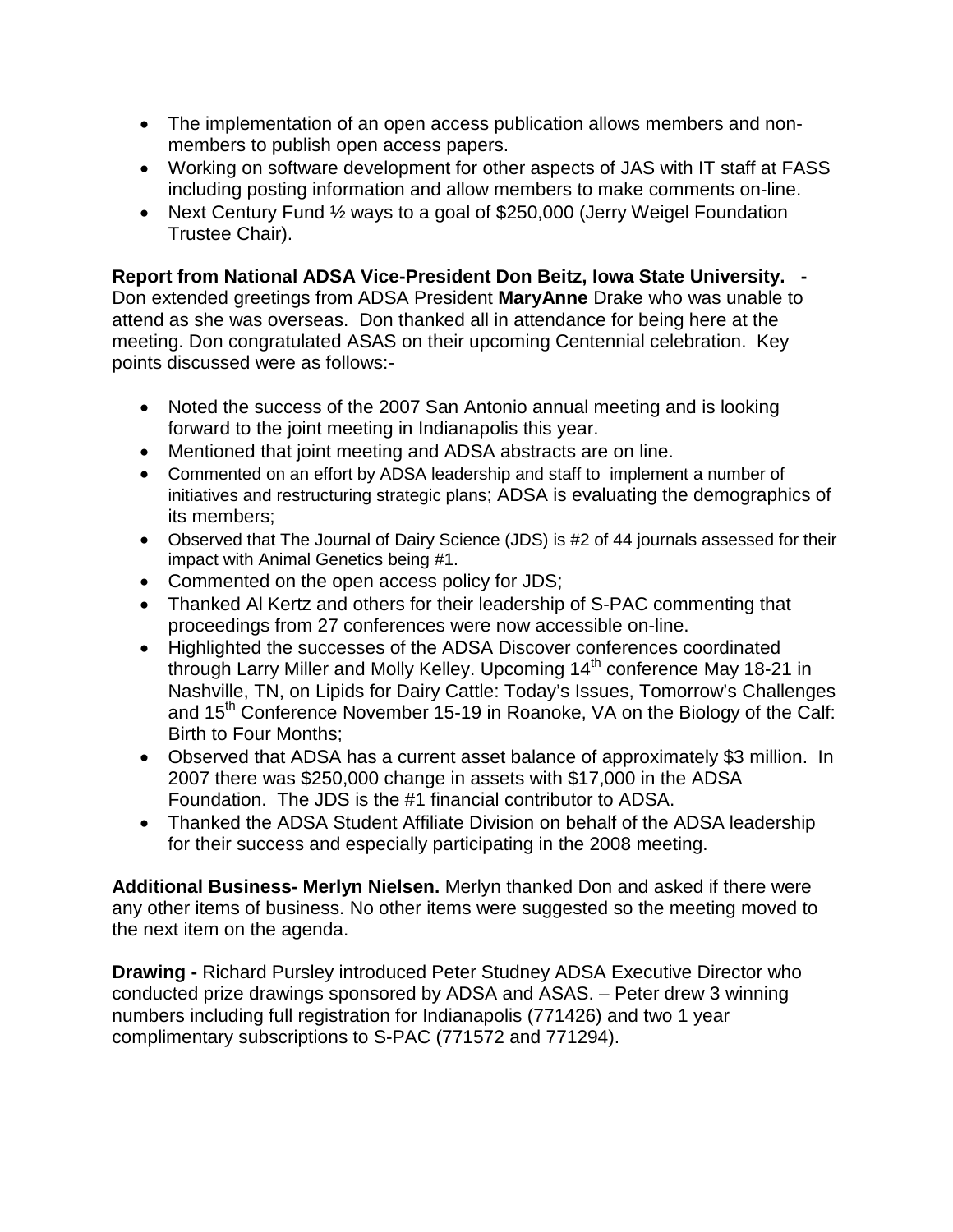**Recognition of Retiring ASAS Board and Introduction of Newly Elected ASAS Officers - Mike Spurlock -** recognized and thanked Ronny Moser, Past President and Merlyn Nielsen, President for all their work, effort and contributions to the Midwest ASAS Board. Mike then introduced Tom Crenshaw as the new Midwest ASAS President-Elect and Greg Lardy as a new ASAS Midwest Board Director and a member of the National ASAS Board.

**Transfer of Gavel - Richard Pursley** thanked Cindie Luhman for all her past work on the ADSA Midwest Board and welcomed her as the incoming President of the Midwest ADSA

**Recognition of Retiring ADSA Board and Introduction of Newly Elected ADSA Officers -** Cindie Luhman thanked Richard for his kind remarks and his work as ADSA Midwest Board President. Cindie then recognized and thanked Mike Schutz, Past President and Steve Lonergan ADSA/ASAS Director at Large for all their work, effort and contributions to the Midwest ADSA Board. Dave Casper was introduced as the incoming ADSA Midwest Board Secretary.

**Motion to adjourn the meeting was requested.** Motion by David Schingoethe, seconded by Matt Wilson. Motion carried and the meeting was adjourned by Cindie Luhman at 8:30 am.

Respectfully submitted Hugh Chester-Jones Secretary, Midwest ADSA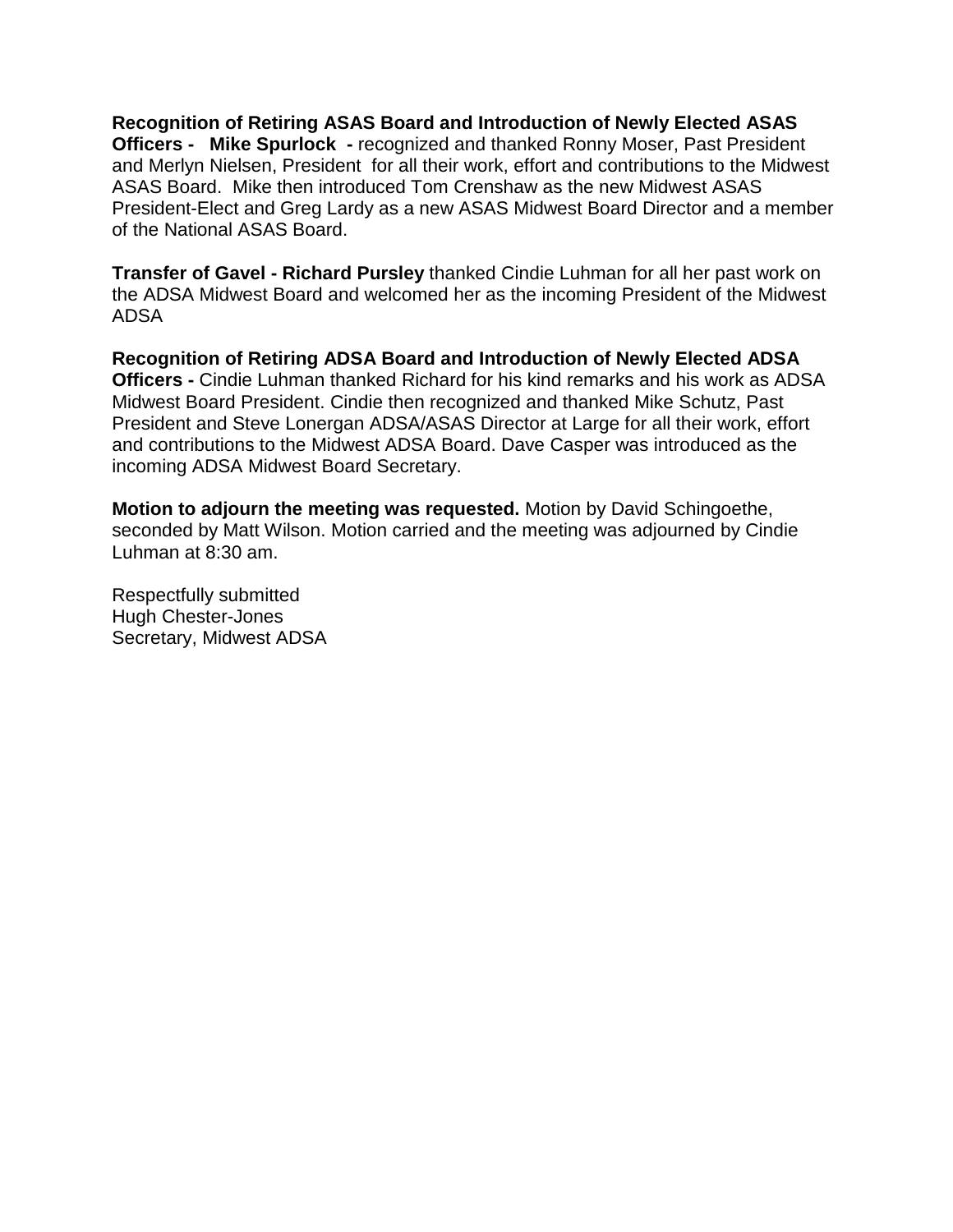# **2008 ASAS ADSA Midwest Section Award Winners Des Moines, IA March 17-19, 2008**

### **Young Animal/Dairy Science Leader Outstanding Researcher Award**

James M. Reecy Iowa State University Sponsored by: DSM Nutritional Products, Inc & presented by Donnie Campbell.

## **Young Animal/Dairy Science Leader Outstanding Teacher Award**

Henry N. Zerby The Ohio State University Sponsored by: ADM Alliance Nutrition, Inc. & presented by Hong Yang.

# **Young Animal/Dairy Science Leader Outstanding Extension Award**

Joel M. DeRouchey Kansas State University Sponsored by: Land O'Lakes, Purina Mills LLC & presented by Layne Anderson

# **ASAS/ADSA Outstanding Young Agribusiness Award**

Jason C. Woodworth Lorza, Inc. Sponsored by: ExSeed Genetics & presented by Jerry Weigel.

**Innovation in Dairy Research Award** - Regulatory role of the novel oocyte specific gene JY-1 in control of granulosa cell function and early embryonic development in cattle**. Anil Bettegowda\*,** and G.W. Smith, Michigan State University, East Lansing. Sponsored by: Land O'Lakes, Purina Mills LLC & presented by Layne Anderson.

**National Pork Board Research Award** - Dietary inclusion of colicin E1 prevents post weaning diarrhea in a seeder challenge model. **Sara A. Cutler\*<sup>1</sup>, N. A. Cornick<sup>1</sup>, S. M. Lonergan<sup>1</sup>, and C.** H. Stahl<sup>2</sup>, <sup>1</sup>lowa State University, Ames, <sup>2</sup>North Carolina State University, Raleigh & presented by David Meisinger/Mark Boggess.

**National Pork Board Education Award** - Effects of adding increasing levels of corn dried distillers grains with solubles (DDGS) to corn-soybean meal diets on pork fat quality of growingfinishing pigs. Gwouwu Xu<sup>\*1</sup>, S. K. Baidoo<sup>1</sup>, L. J. Johnston<sup>1</sup>, J. E. Cannon<sup>2</sup>, D. Bibus<sup>1</sup>, and G. C. Shurson<sup>1</sup>, <sup>1</sup>University of Minnesota, St. Paul, <sup>2</sup>Hormel Foods, Austin, MN & presented by David Meisinger/Mark Boggess.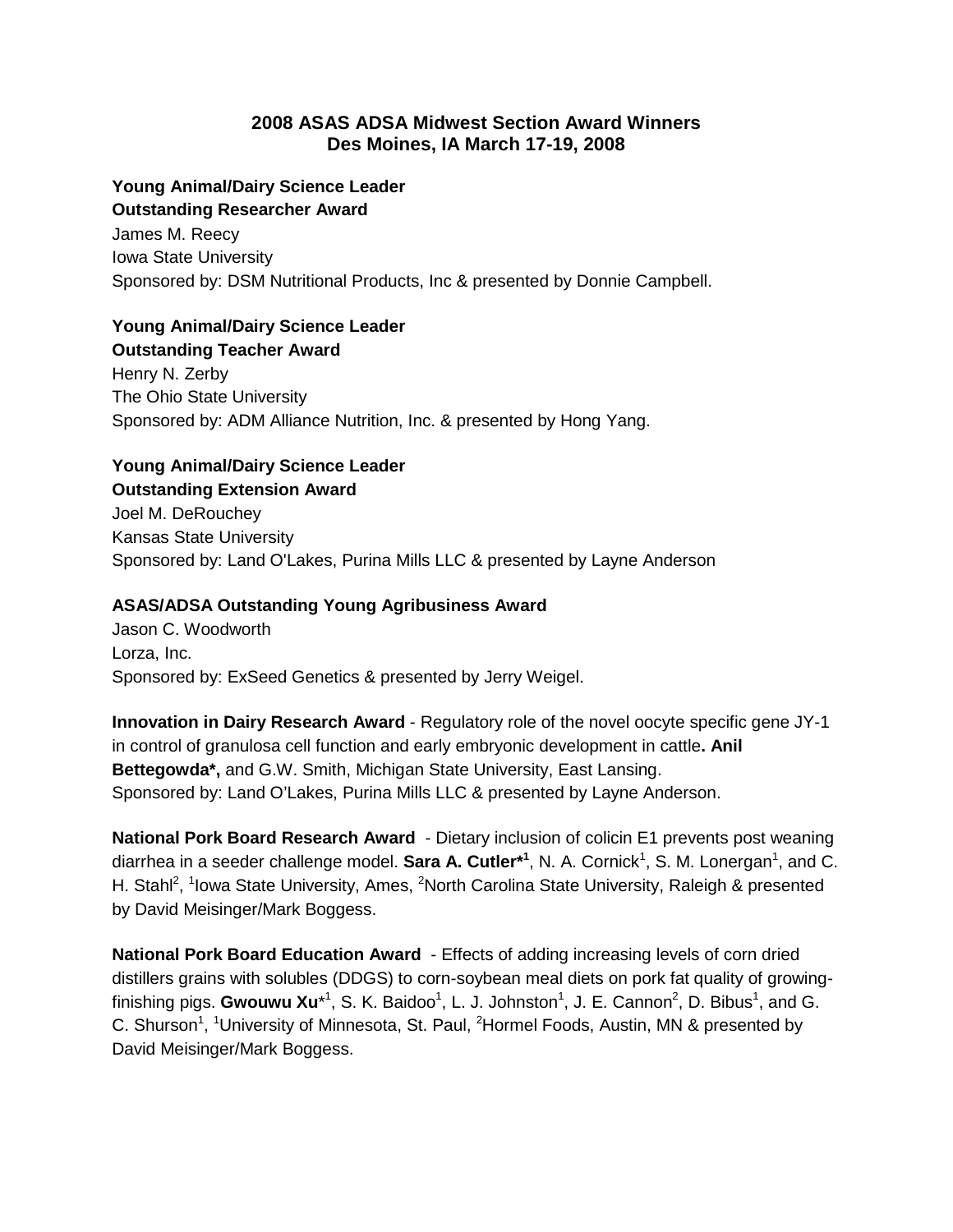# **Undergraduate Student Paper Competition - Oral Division (Chair of Undergraduate Competition Gretchen Hill)**  Sponsored by Murphy-Brown LLC, Western Operations & presented by Bart Borg. Abstract 299 1<sup>st</sup> Blaire L. Varnes Abstract 294 2<sup>nd</sup> Whitney V. Haux Abstract 288 3<sup>rd</sup> Andrea K. Schwarz

## **Undergraduate Student Paper Competition - Poster Division**

Sponsored by ASAS ADSA MW Board & presented by Richard Pursley. Abstract 301 Todd Marlo Abstract 302 Paula Matuszak Abstract 303 Jake D. Lee Abstract 304 Delia S. Stoner

**Graduate Student Paper Competition - M.S. Oral Division (Chair of Graduate Student Competition, Matt Wilson).** Sponsored by Dekalb Feeds, Inc. & presented by Sean Montgomery. Abstract 92 1<sup>st</sup> Jaclyn M. Mapes Abstract 84 2<sup>nd</sup> Laura Eastwood Abstract 90 3rd Dawn Elkins

**Graduate Student Paper Competition - M.S. Poster Division.** Sponsored by Cargill Animal Nutrition & presented by Kevin Touchette. Abstract 106 1<sup>st</sup> Nicholas R. Bork Abstract 108 2<sup>nd</sup> Christopher Fleenor Abstract 104 3<sup>rd</sup> Bradley Galbreath

**Graduate Student Paper Competition - Ph.D. Oral Division.** Sponsored by Akey & presented by Keith Adams. Abstract 102 1<sup>st</sup> Elijah Kjarie Abstract 95 2<sup>nd</sup> Jonathan P. Holt Abstract 97 3<sup>rd</sup> Mark E. Corrigan

**Graduate Student Paper Competition - Ph.D. Poster Division.** Sponsored by Cargill Animal Nutrition & presented by Kevin Touchette. Abstract 112 1<sup>st</sup> Beau A. Peterson Abstract 113 2<sup>nd</sup> Sender Lkhagvadorj Abstract 111 3<sup>rd</sup> Amilton S. de Mello Junior

**2008 Young Dairy Scholars –** recognition by Richard Pursley MW ADSA Board Kasey Moyes, University of Illinois Benjamin W. Pamp, South Dakota State University Mary Raeth-Knight, University of Minnesota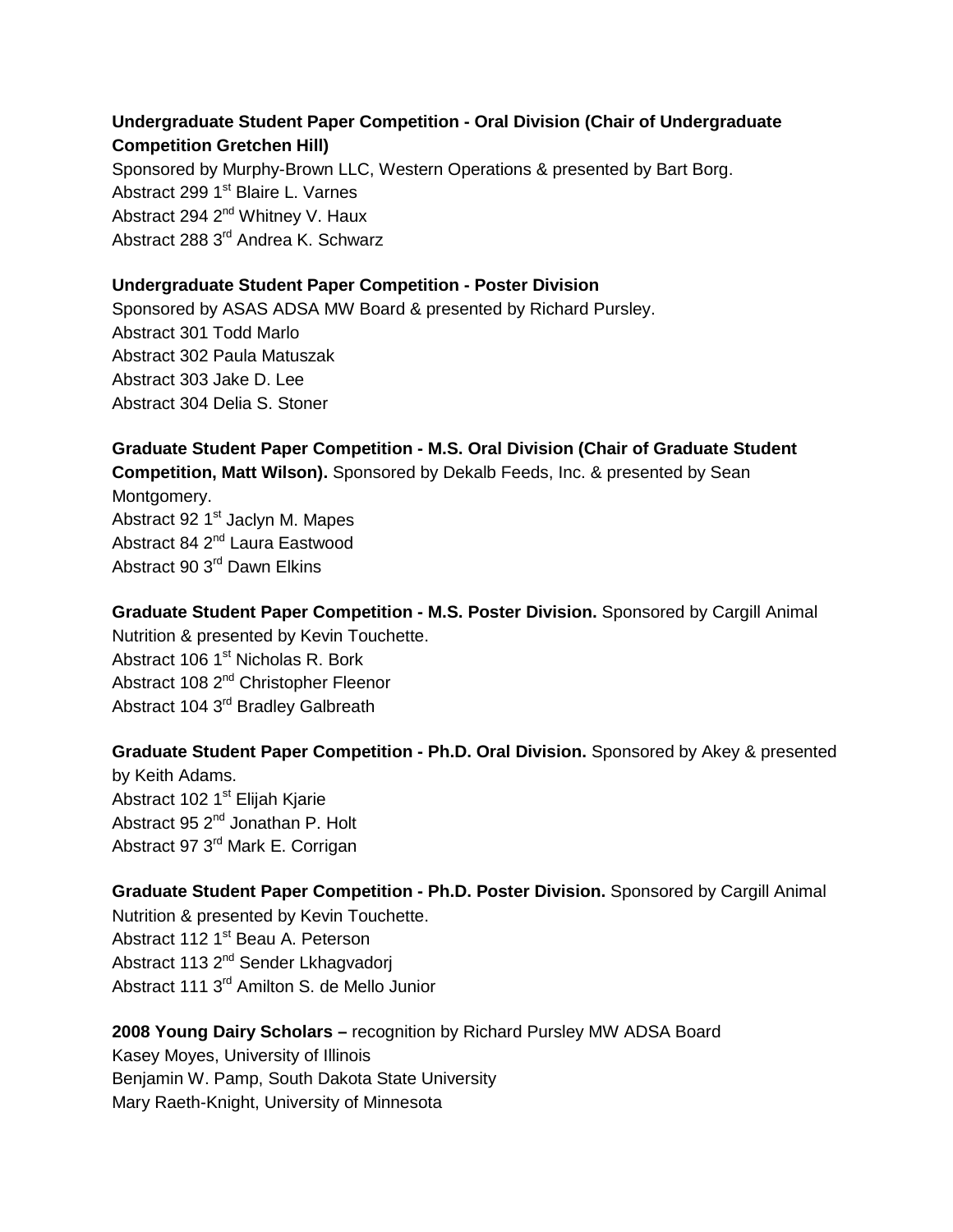Elizabeth Karcher, Iowa State University Jeffrey Bewley, Purdue University Anil Bettegowda, Michigan State University

**Academic Quadrathlon (AQ) –** recognition by Matt Wilson member of the AQ Committee. Sponsored by Intervet, Inc. and Iowa State University**.** 

Eleven teams competed in the Academic Quadrathlon, and Kansas State University team took top honors. The top 4 teams in each division are shown below:

|     | Lab               | <b>Oral Presentation</b>           | <b>Written Exam</b>                                   | <b>Quiz Bowl</b>  | Overall                                   |
|-----|-------------------|------------------------------------|-------------------------------------------------------|-------------------|-------------------------------------------|
|     | Practical         |                                    |                                                       |                   |                                           |
|     | 1st University    | North Dakota State                 | The Ohio State                                        | The Ohio          | Kansas State                              |
|     | of Illinois       | University                         | University                                            | State             | University                                |
|     |                   |                                    |                                                       | <b>University</b> |                                           |
|     | 2ndlKansas        | Kansas State                       | University of Missouri   Kansas State  The Ohio State |                   |                                           |
|     | State             | University                         |                                                       | University        | University                                |
|     | <b>University</b> |                                    |                                                       |                   |                                           |
|     | 3rd West          | The Ohio State                     | Tie for 3 <sup>rd</sup> University                    | University of     | University of Illinois                    |
|     | Virginia          | University                         | of Wisconsin-River                                    | <b>Illinois</b>   |                                           |
|     | <b>University</b> |                                    | Falls and Kansas                                      |                   |                                           |
|     |                   |                                    | <b>State University</b>                               |                   |                                           |
| 4th | <b>University</b> | Tie for 4 <sup>th</sup> University |                                                       |                   | North Dakota Tie for 4 <sup>th</sup> West |
|     | of Missouri       | of Illinois and                    |                                                       | <b>State</b>      | Virginia University                       |
|     |                   | University of                      |                                                       | <b>University</b> | and North Dakota                          |
|     |                   | Minnesota                          |                                                       |                   | <b>State University</b>                   |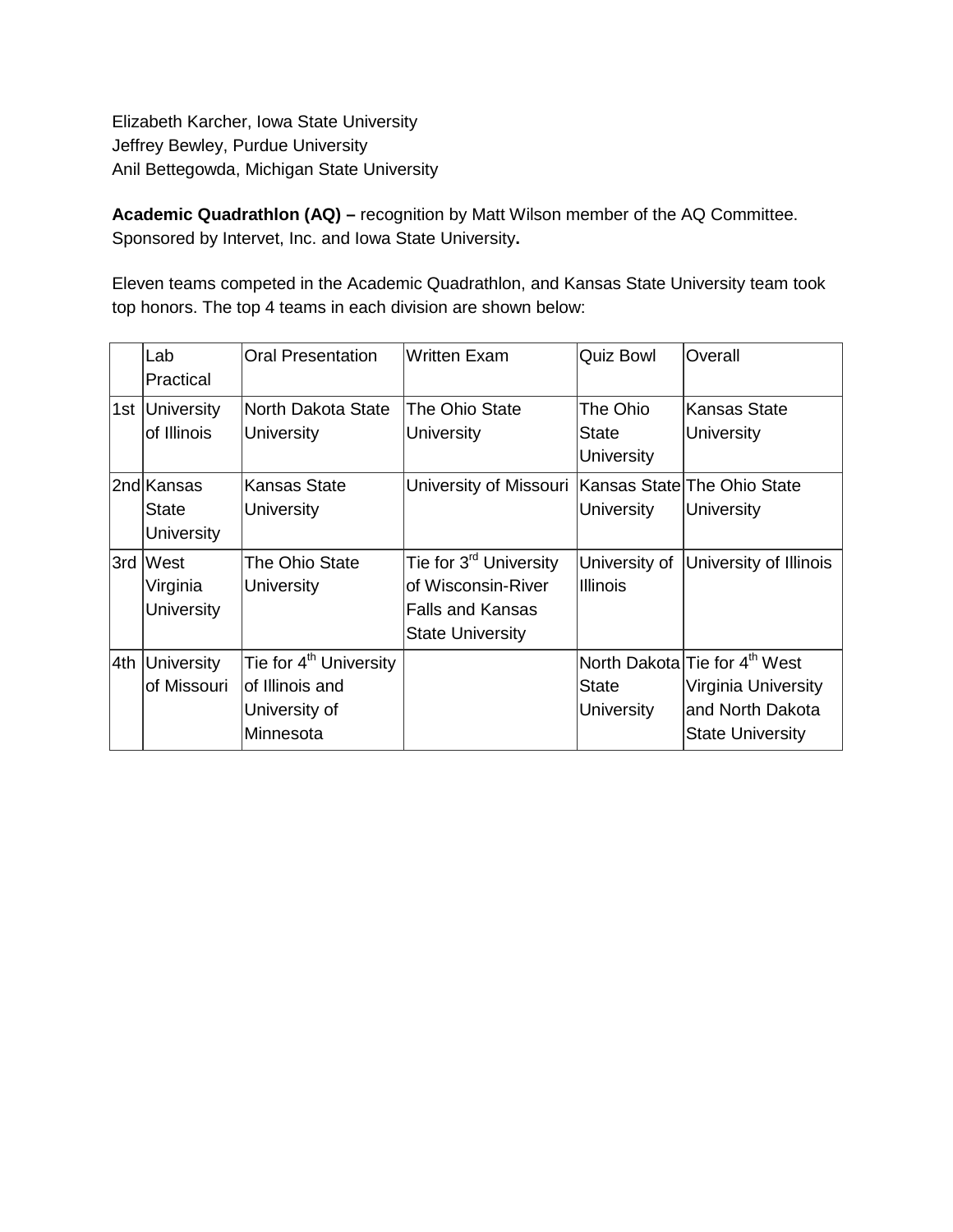#### **American Society of Animal Science Midwest Section Financial Report as of December 31, 2007 Pre-Audit**

|                |                                        | Balance as of December 31, 2006 | 271,181.91 |
|----------------|----------------------------------------|---------------------------------|------------|
|                | <b>Revenue and Support</b>             |                                 |            |
|                | Donations - General                    |                                 | 17,682.82  |
|                | Donations - Awards                     |                                 | 6,000.00   |
|                | Abstracts                              |                                 | 85.00      |
|                | <b>Meeting Registrations</b>           |                                 | 87,815.84  |
|                | <b>Ticketed Events</b>                 |                                 | 2,002.00   |
|                |                                        | ASAS-Symposium Support          | 1,500.00   |
|                |                                        | ADSA-Symposium Support          | 800.00     |
|                | ASAS-<br>Dues                          |                                 | 2,920.00   |
|                | ADSA-<br>Dues                          |                                 | 1,426.00   |
|                | Interest Income                        |                                 | 11,199.47  |
|                | <b>Total Revenue and Support</b>       |                                 | 131,431.13 |
| <b>Expense</b> |                                        |                                 |            |
|                | Programs/ Registration                 |                                 | 7,050.94   |
|                | Call for Papers/Abstracts              |                                 | 5,175.45   |
|                | Awards/Plaques                         |                                 | 9,214.60   |
|                | Quadrathalon<br><b>Convention Fees</b> |                                 | 7,631.14   |
|                |                                        | <b>Convention Center</b>        | 33,015.48  |
|                |                                        | The Savery Hotel                | 1,762.63   |
|                |                                        | Catering<br>Decorating          | 3,219.56   |
|                | Travel- Speaker                        | Audio/ Visual                   | 8,996.40   |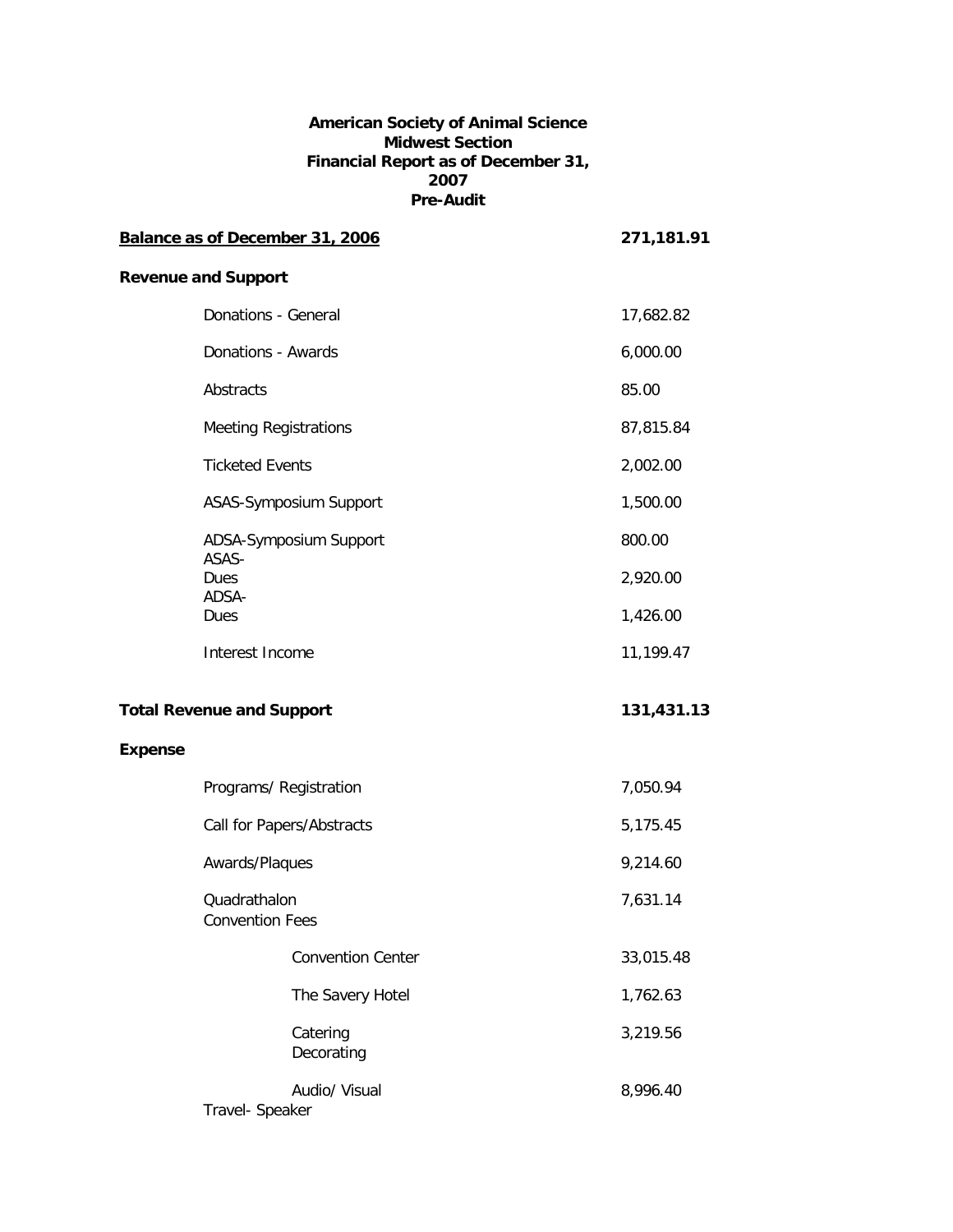| Balance as of December 31, 2007 |                                                           | 299,990.83 |
|---------------------------------|-----------------------------------------------------------|------------|
|                                 | <b>Net Revenue over Expense</b>                           | 28,808.92  |
| <b>Total Expenses</b>           |                                                           | 102,622.21 |
|                                 | <b>Staff Support</b>                                      | 19,791.59  |
|                                 | <b>General Printing</b>                                   | 60.55      |
|                                 | Telephone                                                 | 466.95     |
|                                 | Miscellaneous                                             |            |
|                                 | Postage, Supplies, and Shipping<br><b>Ticketed Events</b> | 1,299.09   |
|                                 | Signage                                                   | 594.78     |
|                                 | Travel- Savoy Staff                                       | 2,630.79   |
|                                 | <b>Travel-Board</b>                                       |            |
|                                 |                                                           | 1,712.26   |